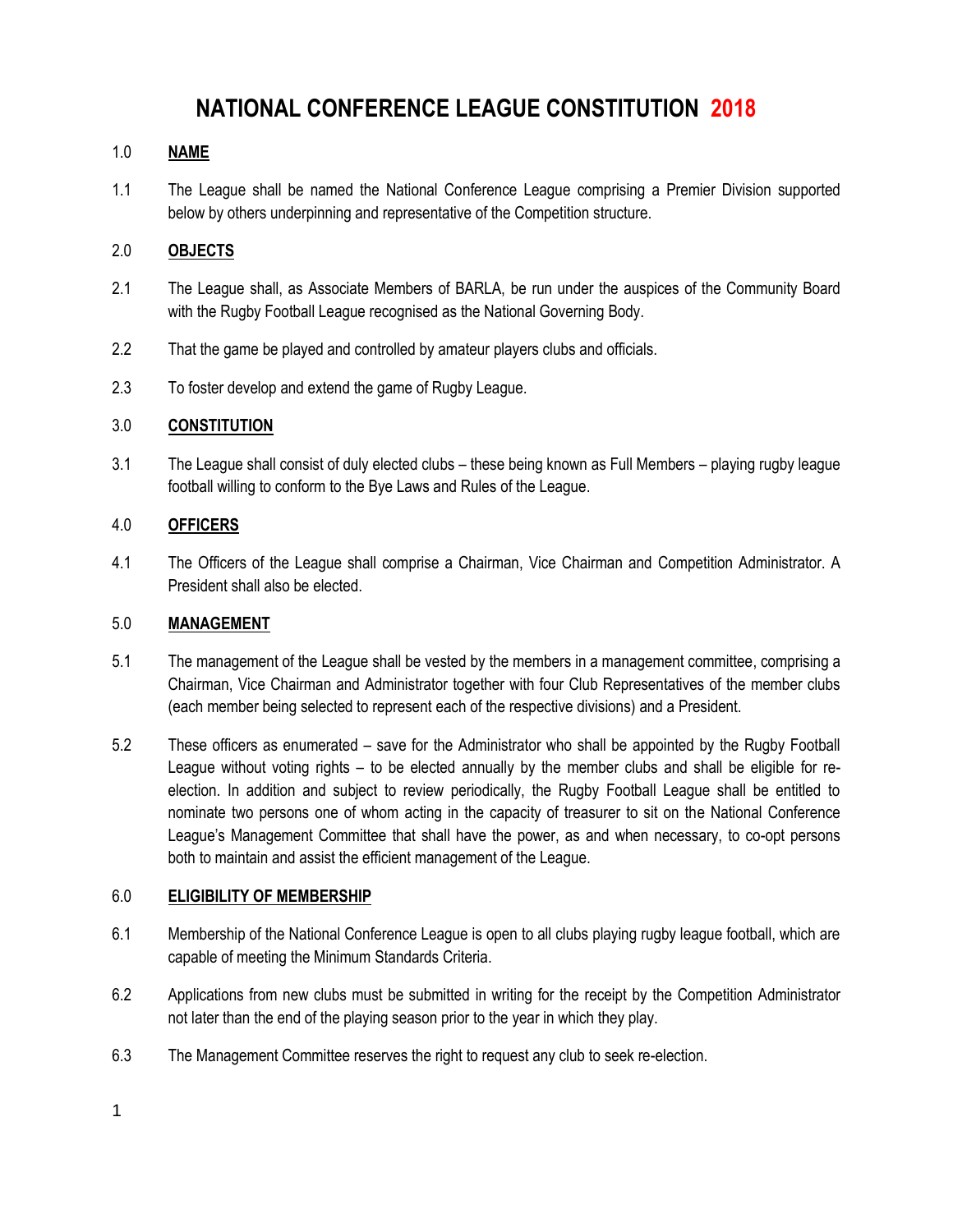- 6.4 Any club failing to secure re-election / re-selection will revert to the League from which it vacated.
- 6.5 The management will consider the decision on new applications and the issue of re-election two weeks after the playing season ends.
- 6. 6 Any club entering the League whether ex-professional or amateur, may not join the Premier Division unless replacing a club being promoted to the Rugby Football League and must join the lowest division.
- 6. 7 Any club desirous of leaving to join another competition either winter or summer and seeks re-admission to the National Conference League at some future date must again submit themselves to the standardised selection process and if successful in its bid will, on entry, be placed in the lowest division.
- 6. 8 Membership of the League is by invitation only and all existing clubs desirous of retaining their status under the current Rules and Associated Bye Laws must submit to the League at an appropriate time written confirmation of their intent to do so.
- 6. 9 The Management Committee may expel from the National Conference League any Member whose conduct shall, in the opinion of the Committee, render that club unfit to be a member or otherwise demonstrates an unwillingness/inability to meet the Minimum Standards.

## 7.0 **MINIMUM STANDARDS**

7.1 The National Conference League shall operate and apply strictly a Minimum Standards criterion to which all clubs in membership shall be obliged to comply.

## 8.0 **PATRONS**

8.1 The title of Patron shall be bestowed on such citizens prepared to contribute annual subscriptions – which shall be determined by the Management Committee – for use towards further development of the League.

## 9.0 **LIFE MEMBERS**

9.1 Life Members shall be elected by the club delegates only following recommendations of the Management Committee in lieu of outstanding service given to the League. These members shall be entitled to attend and speak at meetings but hold no voting rights.

#### 10.0 **TRUSTEES**

10.01 Shall be appointed by the League's Management Committee as and when necessary.

#### 11.0 **MEETINGS**

- 11.1 Full meetings to which each club may send two representatives one of whom only being allowed to vote, shall be held as and when necessary. Any club not represented will be fined as deemed appropriate.
- 11.2 The Management Committee shall meet monthly or when called upon to do so as the occasion demands, by the Chairman/Administrator.
- 11.3 The Annual General meeting shall be held in January to transact the following business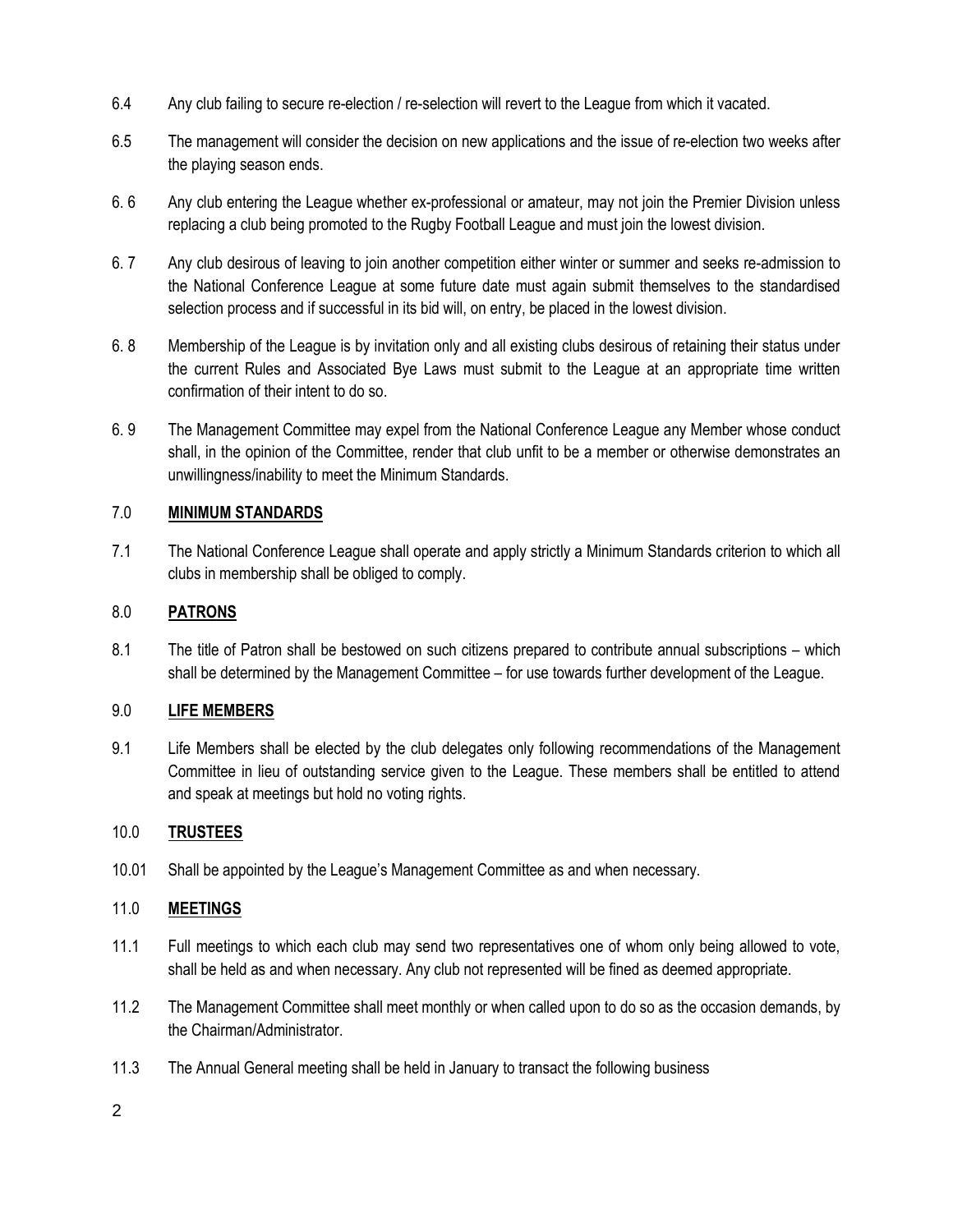- 11.3.1 Receive and approve the Audited Accounts.
- 11.3.2 Present deal and vote upon amendments to the Constitution.
- 11.3.3 Elect the Officers
- 11.3.4 Elect an Auditor
- 11.3.5 Elect the Club Representatives
- 11.3.6 Transact any Other Business specified in the notice convening the meeting.
- 11.3.7 Notice of other changes or additions to the Constitution may be given by the Management Committee or any two named clubs proposing and seconding the same. Such proposals must be forwarded in writing for receipt not later than 1<sup>st</sup> December to the Competition Administrator who shall not later than 14<sup>th</sup> December release a copy of such notice to all Members of the League.
- 11. 3.8 The League shall appoint "tellers" responsible for counting votes and communicating the results directly to the Chair.
- 11. 3.9 Amendments or alterations to such proposals in writing by two Member Clubs must reach the Competition Administrator by 1st January after which all members will be advised by letter the date fixed for the AGM together with the proposals amendments and alterations. A two-thirds majority of Member Clubs present with voting rights is required to carry the foregoing.
- 11.3.10 The audited accounts, encompassing an operational period beginning 1<sup>st</sup> January and ending 31<sup>st</sup> December annually, shall be circulated to all members.
- 11.3.11 A Special General Meeting shall be convened at the direction of the Management Committee or by requisition, signed by not less than 30%of the Member Clubs, stating the object for which such a meeting is called. Notice of the Special General Meeting will then be posted to Member Clubs inside ten days of receiving the requisition, amendments to which returned in writing within a further period of seven days from the original date of notification by the Competition Administrator. The meeting must be held within thirty days of receiving the requisition. No Other Business other than that for which the meeting was called shall be transacted. A two-thirds majority of those Member Clubs present with voting rights is required to carry the foregoing.
- 11.3.12 30% of members present with voting rights shall constitute a quorum in respect of Annual and Special General Meetings.
- 11.4 A Full Delegates meeting shall transact the following business
- 11.4.1 At a Full Delegates meeting deal and vote upon amendments to the Competition Rules.
- 11.4.2 Notice of other changes or additions to the Competition Rules may be given by the Management Committee or any two named clubs proposing and seconding the same. Such proposals must be forwarded in writing for receipt not later than 14 days prior to the meeting to the Competition Administrator who shall not later than 7 days release a copy of such notice to all Members of the League.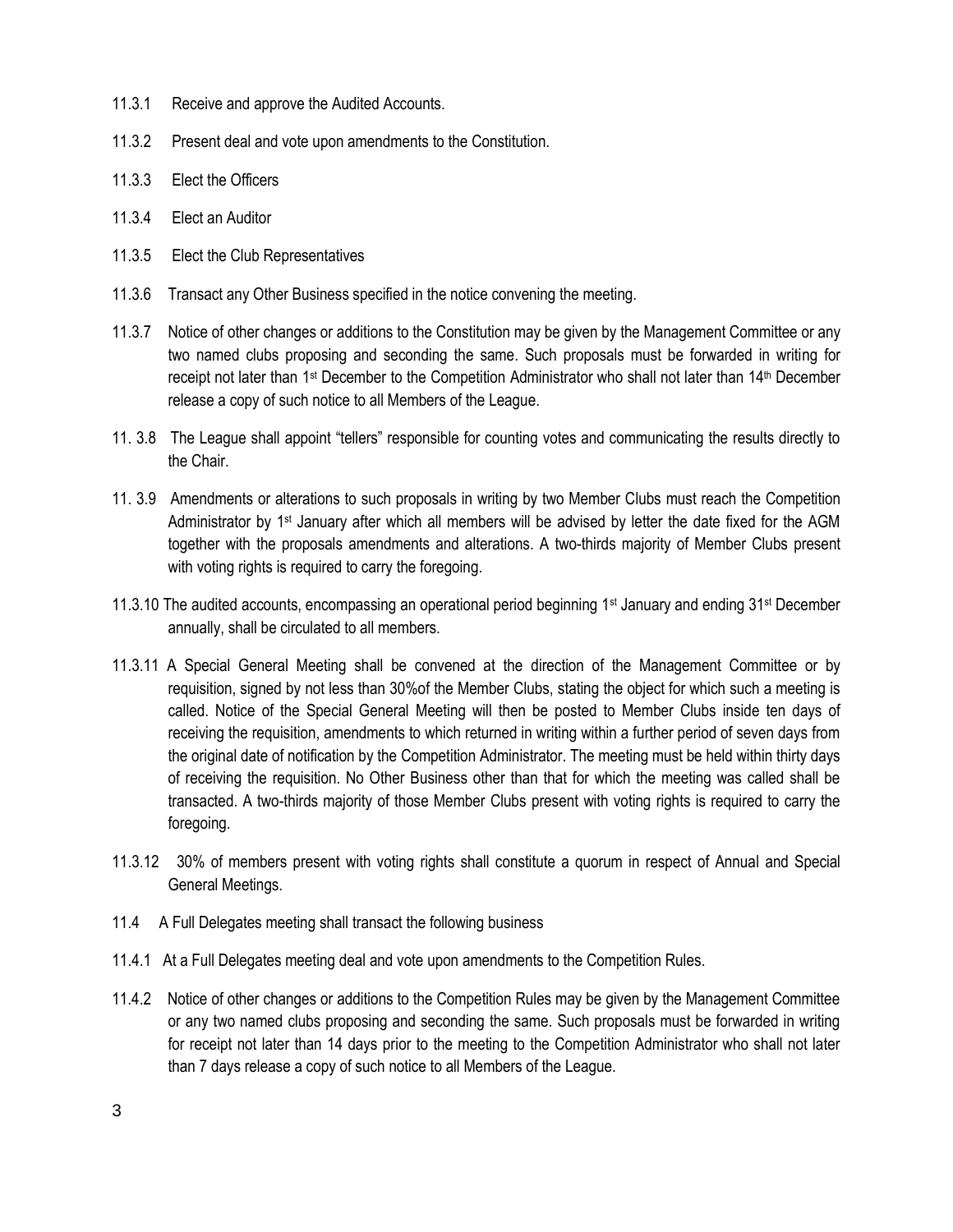- 11.4.3 A Full Delegates meeting with member clubs present or a closed ballot is conducted as otherwise directed by the Management Committee, a 51% majority of those members in attendance exercising voting rights is required to carry the foregoing.
- 11.4.4 Where a closed ballot is called, all completed voting slips shall at a date specified by the Management Committee be forwarded for collation directly to the Competition Administrator. The result of a closed ballot shall, after the Management Committee has been advised and as soon as possible thereafter be communicated in writing to the constituent members either by the Competition Administrator or senior officer designated such duties.
- 11.4.5 30% of members present with voting rights shall constitute a quorum in respect of Full Delegates meetings and sub committees of the League.
- 11.4.6. Receive and act upon information and or instructions by the Management.
- 11.4.7 The methodology by which clubs are permitted to cast their votes shall be as follows
- 11.4.7.1 By E-Mail or any other method deemed appropriate by the Management
- 11.4.7.2 A closed ballot whereby voting slips together with the rules of engagement are clearly endorsed. The ballot documentation shall be distributed in a timely manner to all constituent members exercising the ability to vote.
	- Prospective New Members
	- Clubs seeking Re-Election
	- Clubs seeking Re-Selection
- 11. 5 With the exception of the Annual General Meeting or Special General Meeting, the chairman of any meeting shall be permitted to exercise the right of a casting vote.

#### 12.0 **SUBSCRIPTIONS**

12.1 The rate of subscription payable by members shall be decided annually by the League's Management **Committee.** 

#### 13.0 **SPONSORSHIP**

- 13.1 The Management Committee shall endeavour to obtain such sponsorship so enabling the National Conference League to continue, develop and promote rugby league football on a national basis.
- 13.2 Any supplemental sponsorship obtained by the League shall remain at the disposal of the League.

#### 14.0 **DEVELOPMENT**

14.1 The League shall make every attempt at introducing and developing the game at the highest levels of amateur Rugby League throughout Great Britain.